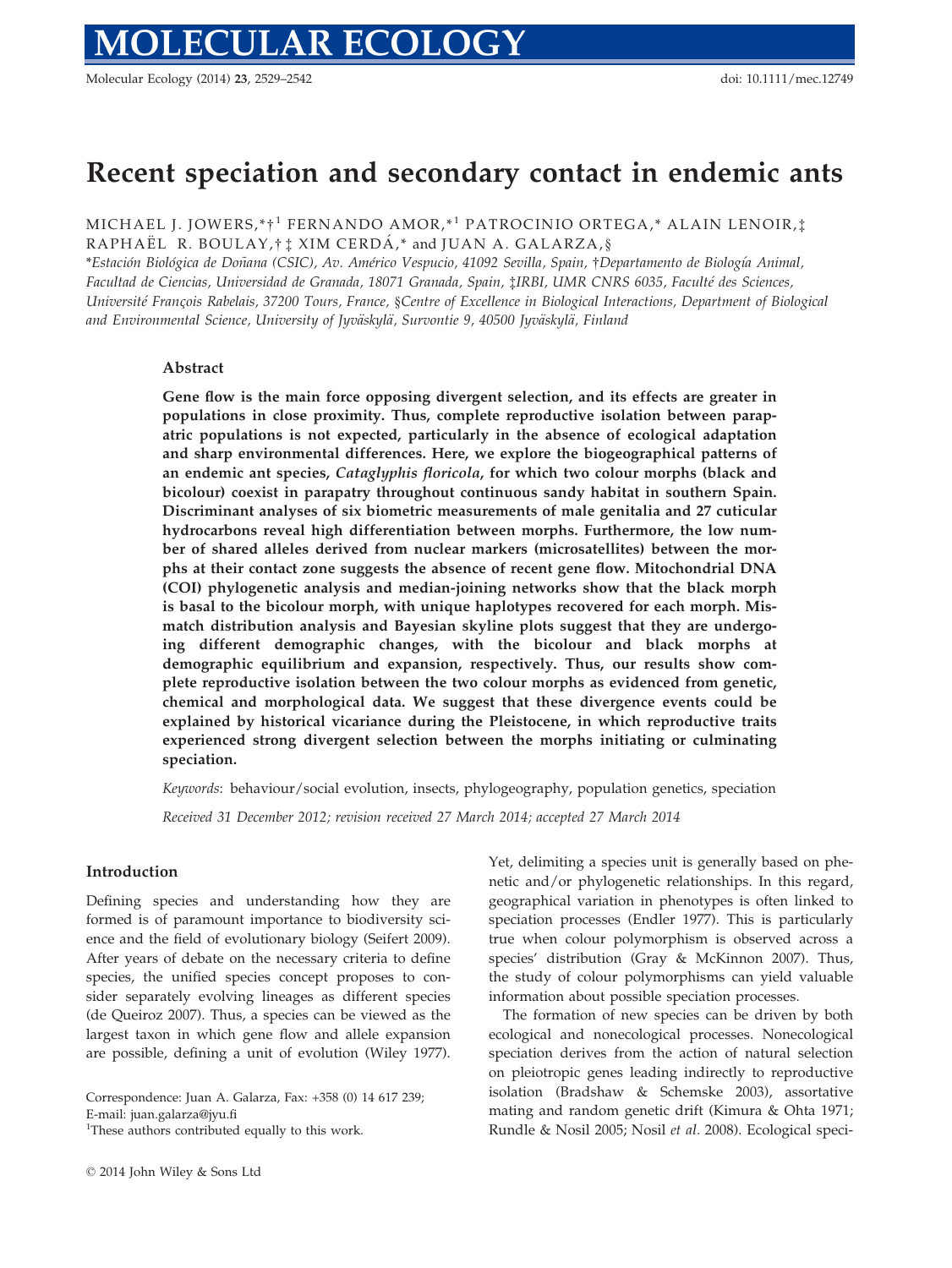ation, on the other hand, is driven by divergent natural selection, promoted by environmental differences and local adaptation, resulting in reproductive isolation (Rundle & Nosil 2005). Gene flow is one of the main opposing forces of divergent selection, and its effects are expected to be greater between nearby populations rather than between distant ones. Therefore, divergent selection increases as a function of local adaptation to different environments and the geographical distance between them (Rice & Hostert 1993; Schluter 2009). Thus, complete reproductive isolation is not expected between neighbouring populations, particularly in the absence of obvious barriers to dispersal (Turelli et al. 2001).

Cryptic species seem to be particularly frequent in some groups of animals such as ants (Seifert 2009). Their identification using morphology-based approaches is limited by the great level of adaptive polymorphism within the same nest. For instance, individuals with different behavioural specializations within the same nest may have very different morphologies. Similarly, the range of colour variation is often considered to be too high between individuals, nests and populations to be reliably used for species diagnosis. Therefore, an integrated approach using data from multiple independent sources seems necessary to confidently assess possible speciation events in polymorphic species.

The ant Cataglyphis floricola Tinaut 1993 is endemic to the Doñana National Park (hereafter, DNP) and its surroundings (Southwestern Spain, Fig. 1). Two colour morphs, black and black/red bicolour (Fig. S1, Supporting

information), coexist over what seems a homogeneous habitat in this restricted area. Black and red are frequent colours for ants, but their adaptive significance is not known for this species. Thus far, both morphs have been regarded as a single species (Tinaut 1993). However, the possibility that they might constitute two different species that have recently diverged cannot be ruled out. The present-day topography of the area presents no apparent barriers to gene flow, which could indicate an ongoing speciation event (i.e. in parapatry). However, geological data shows that the distribution area has suffered important geomorphological modifications since the Pleistocene, with significant alterations to the coastal area (Zazo et al. 2005). This could suggest a single recent speciation event in time (i.e. in allopatry) due to past geological processes absent today.

Here, we investigate these hypotheses through an integrative approach consisting of morphological, genetic and chemical data. We first determined the whole distribution area of both morphs through field surveys. We then assessed the phylogenetic relationship between populations of both morphs across their distribution range using mitochondrial DNA. Subsequently, we tested for reproductive isolation between populations located in the contact zone of both morphs by means of nuclear microsatellite data. Finally, we analysed differences in traits (male genitalia and cuticular hydrocarbons) of both morphs that have previously been considered important to separate cryptic ant species (Tinaut 1993; Dahbi et al. 1996). We discuss the importance of such an integrated approach, not only to understand the mechanisms of speciation, but also for



Fig. 1 Distribution of Cataglyphis floricola. Red and black points indicate bicolour and black morph nest presence, respectively. The numbering corresponds to the populations used in phylogeographical analysis. 'T' corresponds to the transect locality.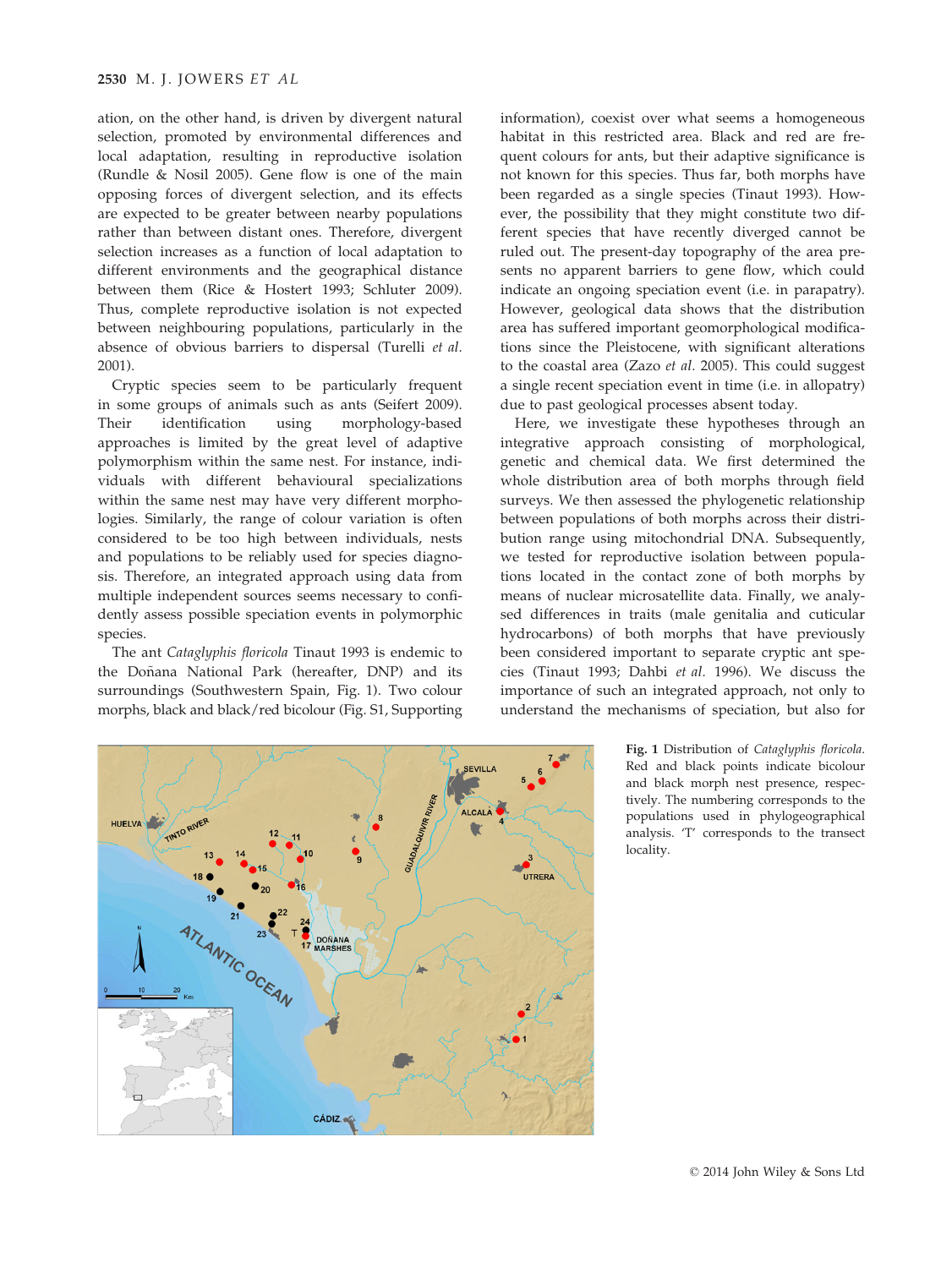the conservation of endemic and cryptic species that occupy habitats threatened by fragmentation.

# Materials and methods

# Distribution survey

Cataglyphis floricola is a strictly monogynous species that reproduces by colony fission where the young queen is transported by workers to a new nest located at a short distance to found a new colony (Amor et al. 2011). Long-distance dispersal occurs in males, while females are philopatric.

To assess the distribution of both morphs, we surveyed 400 locations between 2006 and 2011 in the South of the Iberian Peninsula. All localities were distributed as regularly as possible in a triangle of approximately 210 km per side, which vertices were 37°54′N, 4°23′W; 37°05′N, 8°15′W; and 36°01′N, 5°36′W, with the Guadalquivir River in its centre (Figs 1 and S3, Supporting Information). Localities were visited during the hours of maximum activity of C. floricola. The presence of the species was checked by two persons searching for foragers in periods of approximately 10 min. All GPS locations were systematically recorded.

To identify possible interactions between the morphs, a transect (1056 m) was outlaid in 2008 at DNP where both morphs where both morphs were found living in parapatry. The transect was divided into seven approximately equidistant points (mean 176 m) (Fig. S2, Supporting information). The three eastern points (P1, P2 and P3) contained only nests of the bicolour morph, while the three western points (P5, P6 and P7) contained only the black morph. In the middle of the transect, P4 contained nests of both morphs. Between two and five nests were sampled from each point, with the exception of the central point where 10 nests were sampled, five from each colour morph. To avoid taking samples from nests belonging to a possible fission event (average distance between fission nests in C. floricola:  $7.7 \pm 0.9$  m, Amor *et al.* 2011), the sampling distance between nests was up to 19.5 m. A total of 58 and 60 bicolour and black workers, respectively, were collected from 30 different nests (15 nests per morph).

# Sample preparation for genetic analyses

DNA was extracted from the brain and surrounding musculature from workers of both morphs. This soft tissue proved more suitable for efficient PCR amplification than other body parts containing chitin, such as legs or thorax which inhibited polymerase chain reactions (PCR). DNA extraction followed the HotShot method (Truett *et al.* 2000) and was then stored at  $-20$  °C.

PCRs were carried out in pairs or individually for the microsatellites. Each 20 µL PCR volume (for sequencing and microsatellites) contained approx. 50 ng DNA, 200 μm of each dNTP, 0.15 μm of each primer, 2 μL  $10\times$ buffer,  $0.8 \mu L$  Mgcl<sub>2</sub> and  $0.1$  unit of taq polymerase (Qiagen). The thermal cycle profile was as follows: an initial denaturation step of 2 min at 94 °C; 35 cycles of denaturation at 30 s at 94 °C, annealing for 30 s at 52 °C and extension for 45 s at 72 °C; and a final extension for 5 min at 72 °C. Following the PCR, excess primers and dNTPs were removed using enzymatic reaction of E. coli exonuclease I, Antartic phosphatase and Antartic phosphatase buffer (all New England Biolabs). Sequencing was carried out in both strands using the BigDye® Terminator v1.1 cycle sequencing kit (Applied Biosystems) according to the manufacturer's instructions. Labelled fragments were resolved on an automated A3130xl genetic analyzer (Applied Biosystems). Mitochondrial DNA variation was assessed from all nests sampled from the transect and from throughout the entire distribution range (Fig. 1, S2, Supporting information). The primers LCO (L) 5'-GGTCAA-CAAATCATAAAGATATTGG-3' and HCO (R) 5'-TA-AACTTCAGGGTGACCAAAAAATCA-3 (Folmer et al. 1994) amplified a 950-base pair fraction of the cytochrome oxidase subunit I. When DNAs failed to amplify with such primer combinations, we used two other primer combinations resulting in two shorter overlapping amplification fragments; primers Cflor (L) 5'-TGCAGGAACAGGATGAACAA-3' and Cflor (R) 5'-TGGCCCATCATAAAGATGAA-3' amplified approximately a 500-base pair fraction, while the primers LCO (L) and HCO (R) amplified approximately 700 base pairs of the COI. PCR conditions were exactly as those described for the nuclear microsatellites. Templates were sequenced on both strands, and the complementary reads were used to resolve ambiguous base-calls in SEQUENCHER version 4.9 (Gene Codes). After removing PCR primers and incomplete terminal sequences, 884 base pairs were available for analyses. All nucleotide sequences could be aligned without gaps, when translated into amino acids using the invertebrate mitochondrial code, stop codons were absent. Sequences were aligned in SEAVIEW version 4.2.11 (Gouy et al. 2010) under CLUSTALW2 (Larkin et al. 2007) with default settings. Nucleotide differences and p-uncorrected distances (%) analyses were calculated using MEGA version 5 (Tamura et al. 2011). Six microsatellite markers developed for C. cursor (Ccur11, Ccur 26, Ccur 51, Ccur 61, Ccur 99 and Ccur 100 Pearcy et al. 2004) were used to study nuclear polymorphisms in C. floricola of both morphs. Control for genotyping errors due to null alleles and allele dropouts was performed with Micro-checker (Van Oosterhout et al. 2004). Linkage disequilibrium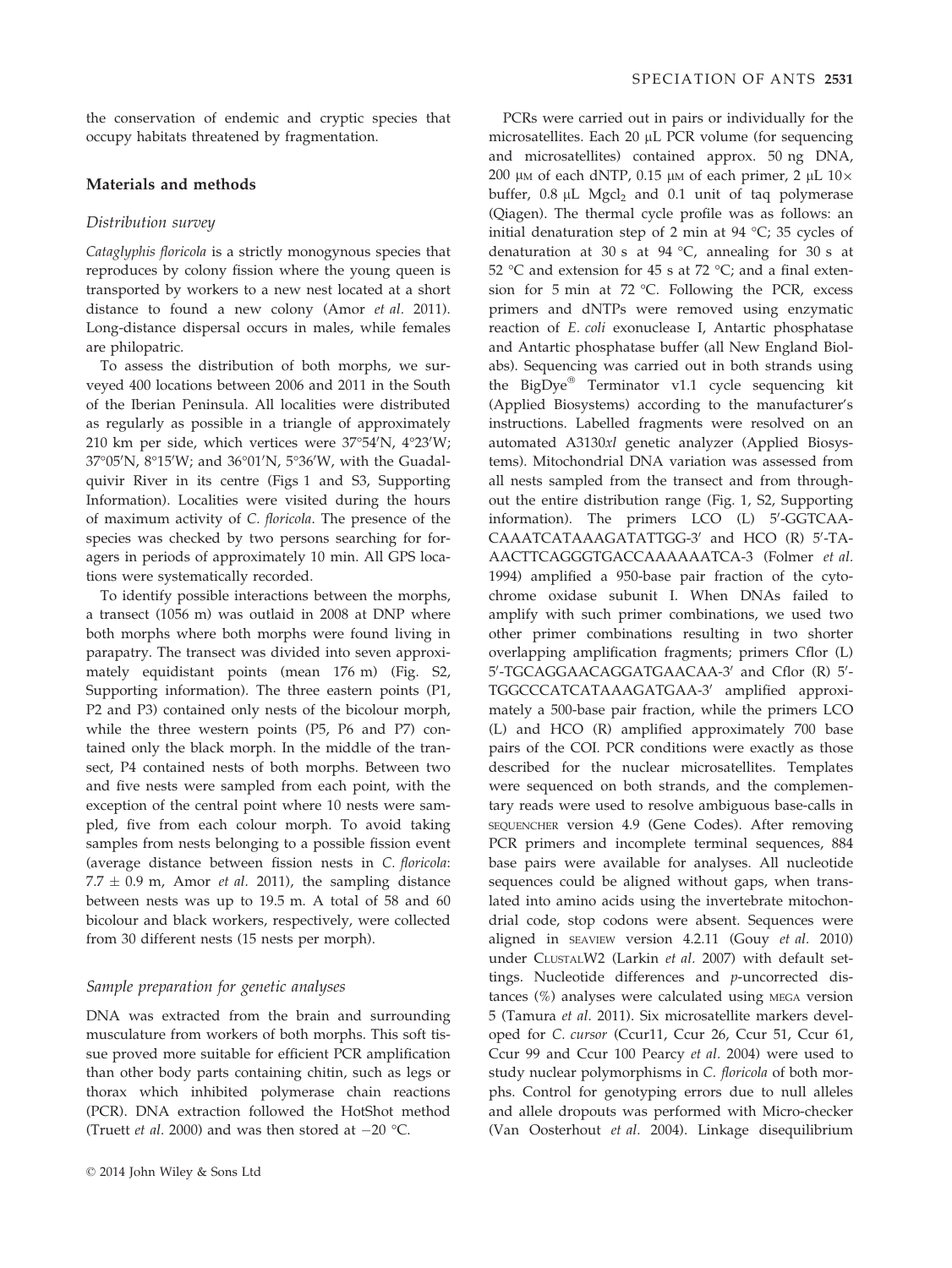analyses and descriptive statistics were run in GENEPOP on the Web (Raymond & Rousset 1995).

A total of 144 workers were genotyped throughout 2008, 79 of the bicolour morph and 65 of the black morph. From these, 118 were collected from 15 bicolour ( $n = 60$ ) and black ( $n = 58$ ) nests, respectively, along the seven sampling points of the transect. The remaining 26 (19 bicolour and seven black) were from 24 localities representing the distributional area of the species (Figs S2 and S3, Supporting information). For the population structure analyses (mitochondrial sequences), one worker was sequenced from a single nest at each locality, with the only exception of Utrera and Alcalá de Guadaría, where two nests were sampled from each locality and one worker was sequenced from each nest  $(n = 2)$ . One worker per nest was also sequenced from each of the 30 nests (15 nests for each morph) from the seven sampled points at the transect area (Fig. S2, Supporting information). Thus, for the study regarding all populations, a total of 56 workers were sequenced (30 from the transect and 26 from 24 different localities, Figs 1 and 2).

# Microsatellite analyses

Descriptive statistics, namely the number of alleles, allele frequencies, observed and expected heterozygosity and Wright's F-statistics were computed with FSTAT

(Goudet 1995) and GENEPOP on the Web (Raymond & Rousset 1995) for all samples of each morph separately. Likewise, the allelic frequency differentiation  $(F<sub>ST</sub>)$ between the morphs was computed using FSTAT (Goudet 1995). The Bayesian clustering software STRUCTURE 2.1 (Pritchard et al. 2000) was used to infer the number of populations (K) independent of spatial sampling. Analyses were performed using the admixture model with correlated allele frequencies in 20 independent runs from  $K = 1$  to  $K = 20$ , with a burn-in of 100 000 iterations followed by another 1 000 000 iterations. Selection of K was determined using two methods which were run in HARVEST version 0.6.1 (Earl 2011): (i) by plotting the negative log-likelihoods  $[(\ln P(D))]$  vs.  $K;$ and (ii) using the ΔK method described in Evanno et al. (2005).

# Mitochondrial analyses

We employed a Mantel test to assess isolation by distance by plotting  $(F_{ST}/(1-F_{ST}))$  coefficients between pairs of nests against the geographical distance between them (Slatkin 1993). We used one sequence per colony (as they are monogynous) to generate the genetic distance matrix (Jukes-Cantor) for the bicolour morph. This test was not possible for the black morph due to the low sequence variability and short geographical



Fig. 2 Median-joining network of all Cataglyphis floricola haplotypes based on partial COI sequences (884 bp) showing the frequency of each haplotype. The size of the circles corresponds to the haplotype frequency (from a minimum frequency of 1, then 2 and maximum of 4). Numbers next to circles indicate the locality of the sample. Red and black circles indicate bicolour and black morph nests, respectively. Small white circles indicate an undetected intermediate haplotype state. Numbers next to lines indicate the number of mutations between haplotypes. Because of the much higher sampling effort conducted in the transect, only a maximum frequency of one was included for each of the three haplotypes recovered. Localities: Arcos de la Frontera (1–2), Utrera (3), Alcalá de Guadaíra (4), Carmona (5–7), Aznalcázar (8–9), Doñana National Park (10–24). 'T' corresponds to haplotypes recovered from the transect.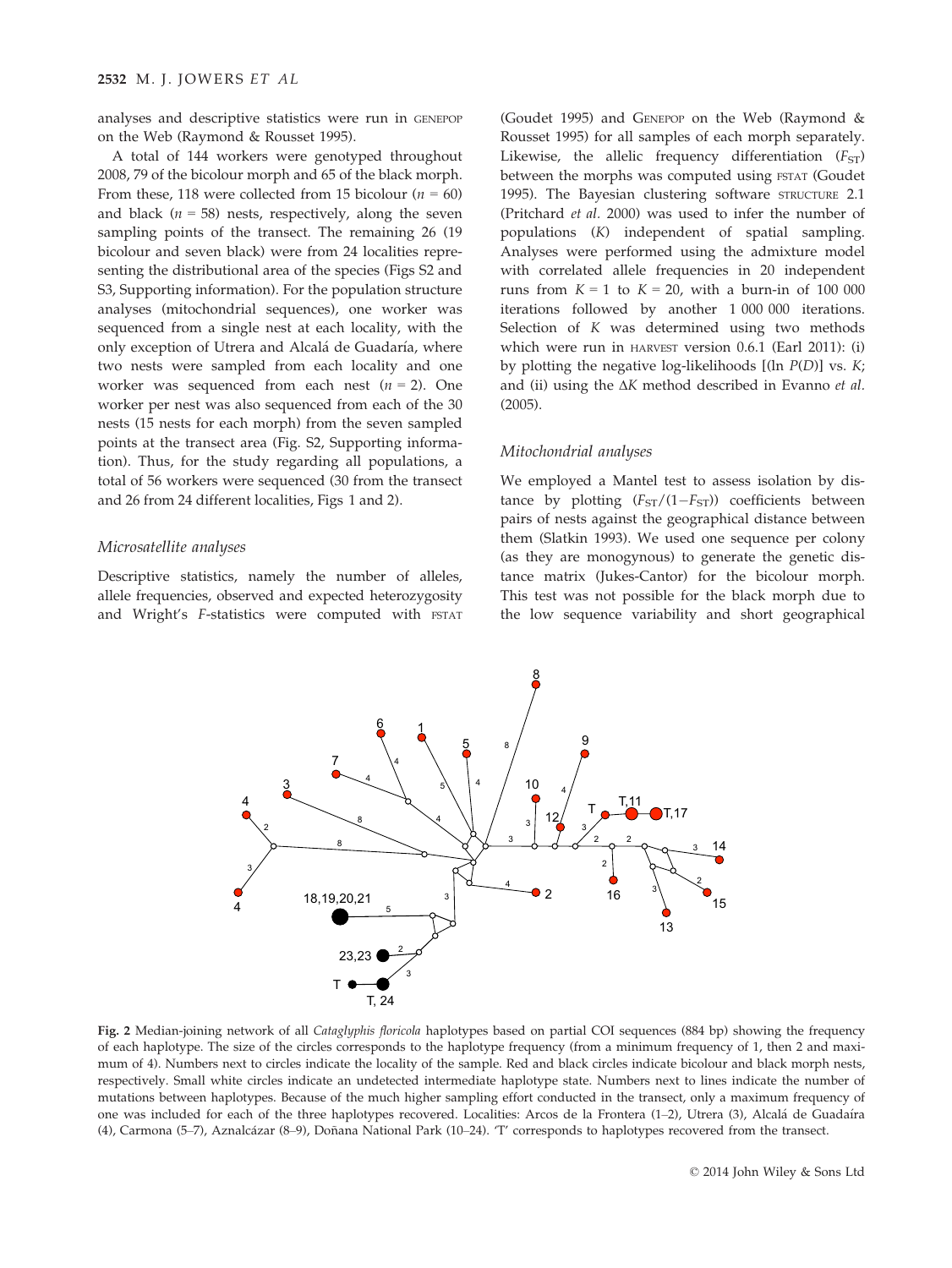distance between colonies. The Spearman rank correlation coefficient (two-tailed) significance was evaluated through 10 000 permutations in ARLEQUIN 3.5 (Excoffier & Lischer 2010). Mitochondrial COI haplotype frequencies were estimated in DnaSP version 5.10 (Librado & Rozas 2009) using a median-joining network constructed with NETWORK 4.5 (Bandelt et al. 1999) setting weighs =  $10$  and epsilon =  $0$ .

The most appropriate substitution model for the Bayesian inference (BI) analyses was determined by the Bayesian information criterion (BIC) in JMODELTEST version 0.1.1 (Posada 2008). The tree was constructed using the BI optimality criteria under the best fitting model (HKY+I). MrBayes (Ronquist & Huelsenbeck 2003) was used with default priors and Markov chain settings, and with random starting trees. Each run consisted of four chains of 40 000 000 generations, sampled each 10 000 generations. A plateau was reached after few generations with 25% of the trees resulting from the analyses discarded as burn-in. To assess the relationship between both morphs, an outgroup was included to root the phylogenetic tree. Four Cataglyphis species, believed to be among the closest relatives to C. floricola (Tinaut 1993), were chosen to for this: Cataglyphis emmae, from the C. emmae group to which C. floricola belongs, and C. rosenhaueri, C. iberica and C. velox (Agosti 1990).

The demographic history of both morphs was examined through two separate methods. First, a mismatch distribution analysis of the COI haplotypes executed in ARLEQUIN version 3.5.1.3 (Excoffier & Lischer 2010) by generating 10 000 coalescent simulations. This analysis compares the distribution of nucleotide differences between the haplotypes against that expected for stable populations (at equilibrium with no recombination) generated through coalescent simulations. For populations at equilibrium, the haplotype differences distribution should be multimodal as the coalescent time to the most common recent ancestor is highly variable among haplotypes. On the other hand, for populations that have experienced a recent expansion, such distribution is expected to be unimodal as the time to the most common recent ancestor is similar for most haplotypes (Rogers & Harpending 1992; Harpending et al. 1998; Galtier et al. 2000). The overall validity of the analyses was tested by obtaining the probability that the observed data fits to the model using the sum of square deviations (SSD) between the observed and expected mismatch distribution as a test statistic. A P-value of <0.05 was taken as evidence for significant departure from the simulated distribution model. Second, as a complementary analysis to the mismatch distribution tests, for each colour morph, we estimated effective population size changes through time according to a

Bayesian skyline plot method (BSP) implemented in BEAST version 1.7.0 (Drummond et al. 2012). We used a relaxed molecular clock and a HKY+ invariable sites distribution heterogeneity model as suggested by JMOD-ELTEST version 0.1.1 (Posada 2008). Three independent runs were performed consisting of 4 million iteration chains, of which the first 25% was discarded as burn-in, sampling genealogies and model parameters every 1000 iterations. Convergence was deemed if the effective sample size (ESS) for the parameters and the analysis generated similar results across the runs with a minimum ESS of 200 for each parameter. The results were analysed and summarized as Bayesian skyline plots in TRACER version 1.5 (available from http://tree.bio.ed.ac. uk/software/tracer/).

# Morphological analyses

The male copulatory pieces of both C. floricola morphs and C. emmae (one of its presumed closest relatives, Tinaut 1993; Tinaut, personal communication) were compared. Fifteen C. emmae males were collected 10 km from Amerzgane, Morocco, during May 2009–2010. Fifty-three C. floricola males were collected during the months of June–July 2009–2010, 23 of the black morph, collected from the DNP, and another 30 of the bicolour morph, half of which were collected at the DNP and the other half from Alcalá de Guadaíra, Seville (Fig. 1).

Dissections were carried out in Petri dishes with a Nikon SMZ800 stereomicroscope. All measurements were performed with a millimetric ruler, a digital camera Canon 30D with MP-E 65 mm macro lens and the software IMAGEJ (Abramoff et al. 2004). The five copulatory piece measurements were the following: (i) subgenital plate width, distance taken from between the sclerotic apical ends of its lobes; (ii) paramere length, distance between the first basal process and the paramere apex; (iii) the volsella (digitus) length, measured from the apex to the orthogonal bend, next to the origin of the cuspis; and maximum (iv) width and (v) length of the penisvalva (Boudinot 2013; Fig. S4, Supporting information). All these variables were used as explanatory variables in a linear discriminant analysis in which the geographical origin of the samples was used as a response variable in Statistica 6.0 (StatSoft).

# Chemical analyses

Cuticular hydrocarbons have proven to be useful in conspecific discrimination in social insects (Dani et al. 2005; Guerrieri et al. 2009). Briefly, chains of about 20– 40 hydrocarbons in the ant's cuticle encode social recognition cues, which are perceived by receptor neurons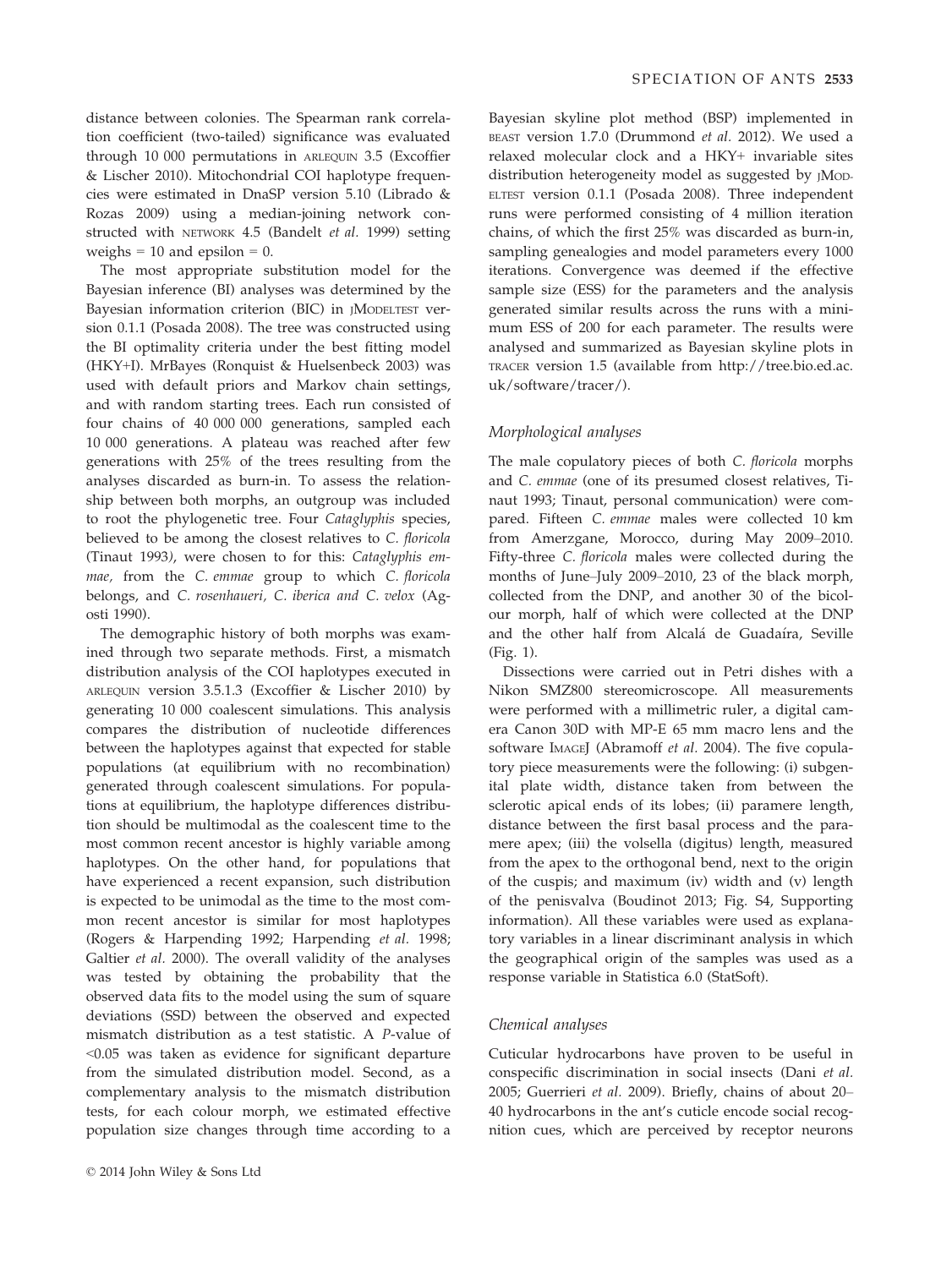among conspecifics (Bos et al. 2012). To compare the CHC composition of both C. floricola morphs with that of C. emmae, we collected a total of 15 bicolour workers from one nest near Utrera (Utr), one nest near Alcalá de Guadaíra (Alc) and two nests at the DNP, seven black workers from three nests at the DNP and four workers of C. emmae in two different nests near Amerzgane (Morocco). Voucher specimens are conserved at the Doñana Biological Station. Before extraction, the workers were killed by placing them at  $-18$  °C for 20 min. The carcasses were immersed in 2 mL of hexane for at least 24 h. The CHC extracts were then stored at  $-18$  °C until the analyses were conducted. One microlitre of each sample was injected into a gas chromatograph equipped with a mass spectrometer (Turbomass system, Perkin-Elmer, Norwalk, CT, USA, operating at 70 eV) using a nonpolar DB-5HT fused silica capillary column. Samples were run using a temperature program from  $100 \, \degree$ C (2 min initial hold) to 320  $\degree$ C at  $6 \degree C$ /min with 5 min of final hold. Twenty microgram of eicosane was added to each sample before injection and used as an internal standard.

Only compounds with an average relative quantity higher than 1% of the total CHC composition in at least one species or morph were used in the statistical analyses. To reduce both the number of variables and their collinearity, a principal component analysis was first conducted on the proportion of each CHC. The first six principal components, which explained 96% of the total variance, were then used as explanatory variables in a linear discriminant analysis in which the combination of species and geographical origin was used as a response variable.

# Results

## Distribution results

We found a very restricted distribution of Cataglyphis floricola around the final stretch of the Guadalquivir River, with a parapatric distribution between the two colour morphs, and a tight contact zone between them (Fig. 1). There were differences in the distribution range of each morph and in the environmental conditions in which they occur. The bicolour morph nests appeared distributed mostly inland, in an arc of approximately 200 km long around the Guadalquivir River margins, over fine sand with high temperature and low humidity. The black morph on the other hand, appeared restricted to a narrow coastal strip approximately 35 km long and 7 km wide between two main rivers (Tinto and Guadalquivir), over loose sand and buffered temperatures, and higher humidity due to their proximity to the ocean.

# Microsatellite results

None of the six microsatellites showed evidence of null alleles or linkage disequilibrium. However, two loci showed heterozygote deficits, most likely due to cross-amplification issues such as allelic dropout and stutter. A total of 68 alleles were found from both morphs at the transect (Table 1), but few (23.5%) were shared among morphs. Interestingly, none of the 19 alleles recovered from marker Ccur100 were shared between both morphs (Table S1, Supporting information). The number of alleles ranged between 7 and 19 with a mean observed heterozygosity  $(H<sub>o</sub>)$  of 0.68 vs. 0.56 in the bicolour and black morphs, respectively (range bicolour–black: 0.62 to 0.78–0.10 to 0.88) and a mean expected heterozygosity  $(H_E)$  of 0.66 vs. 0.46 in the bicolour and black morphs, respectively (range bicolour and black: 0.55 to 0.80–0.33 to 0.74) (Table 1). Genetic differentiation was higher among nests of the black morph ( $F_{ST} = 0.156$ ) than among nests of the bicolour morph ( $F_{ST} = 0.068$ ). There was a significant differentiation between allelic frequencies between the morphs along the transect area  $(F_{ST} = 0.261)$ ,  $P < 0.001$ ).

The results of the Bayesian clustering analysis of multilocus genotypes showed that the log likelihood (ln[P  $(D/K)$ ] values peaked at  $K = 17$  (Fig. S5, Supporting information). An additional ad hoc statistic, ΔK, which provides an improved predictor of the (K) clusters at the uppermost hierarchical level (Evanno et al. 2005), showed a peak at  $K = 2$  (Figs 3 and S3, Supporting information), suggesting two independent evolutionary units present in the data set. This was concordant with the transect's MJ network (Fig. 2), with a clear haplotypic differentiation between the morphs.

Table 1 Cataglyphis floricola microsatellite descriptive statistics of both morphs

|                      |       | Bicolour<br>$N_{\text{ind}} = 58$ |             | Black<br>$N_{\text{ind}} = 60$ |             |  |  |
|----------------------|-------|-----------------------------------|-------------|--------------------------------|-------------|--|--|
| Locus                | $N_A$ | $H_{\alpha}$                      | $H_{\rm E}$ | $H_{\alpha}$                   | $H_{\rm E}$ |  |  |
| $C$ $C$ 11 $T$ 11    | 9     | 0.622                             | 0.551       | 0.860                          | 0.669       |  |  |
| Ccur <sub>26</sub>   | 13    | 0.691                             | 0.764       | $0.208*$                       | 0.472       |  |  |
| Ccur <sub>51</sub>   | 9     | 0.672                             | 0.589       | 0.590                          | 0.685       |  |  |
| Ccur <sub>61</sub>   | 11    | 0.784                             | 0.804       | 0.727                          | 0.720       |  |  |
| C <sub>c</sub> ur99  | 7     | 0.645                             | 0.668       | $0.098*$                       | 0.327       |  |  |
| C <sub>cur</sub> 100 | 19    | 0.646                             | 0.565       | 0.879                          | 0.738       |  |  |
| Overall              |       | 0.677                             | 0.657       | 0.560                          | 0.460       |  |  |

 $N_A$ , number of alleles;  $N_{\text{ind}}$ , number of genotyped individuals;  $H<sub>E</sub>$ , expected heterozygosity;  $H<sub>o</sub>$ , observed heterozygosity. \*not in Hardy-Weinberg equilibrium.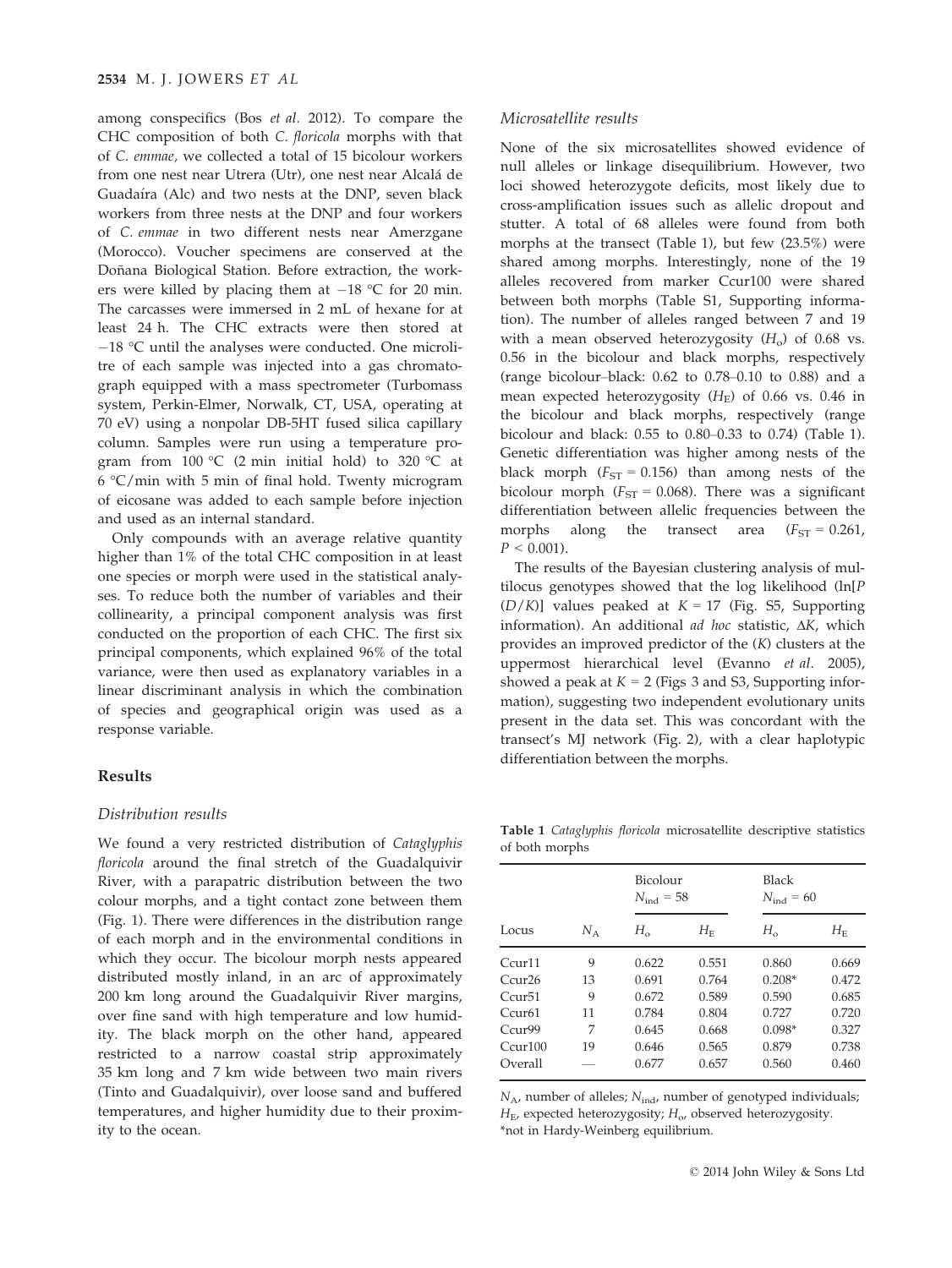#### Mitochondrial results

The best fitting model for the BI tree was the TIM3+I  $(-ln L = -2798.489, BIC = 5997.261).$  The BI consensus phylogram recovered a clear separation between the morphs (BPP: 0.94), with the black morph basal to the bicolour morph, which in turn constituted a monophyletic clade (BPP: 0.99) (Fig. 4). Although a reciprocal monophyly was not observed, both methods based on mtDNA COI sequences, the median-joining network (Fig. 2) and BI tree (Fig. 4) recovered similar results, showing the distinction of the two morphs.

The mean genetic distance (COI sequences, p-uncorrected, Table 2) of all black morph haplotypes was  $0.80 \pm 0.17\%$  (Mean  $\pm$  SE) and much higher for the bicolour morph haplotypes  $(1.64 \pm 0.03\%)$ . The mean genetic distance between both morphs was  $1.9 \pm 0.04\%$ . The differences in nuclear genotypes at the transect concurred with the median-joining network, with a maximum of one nucleotide difference within morph haplotypes and six between them (Fig. 2). Only one haplotype was found for the bicolour morph and two for the black morph. (Fig. 2).



Fig. 3 Population structure of Cataglyphis floricola based on microsatellite data assessed by multilocus clustering using STRUCTURE following Evanno et al. 2005 method  $(K = 2)$ . Each colony is represented by a bar, and its colour indicates the assigned population.



Fig. 4 Bayesian inference tree of both Cataglyphis floricola morphs obtained from MtDNA COI (884 bp) data. Node values indicate Bayesian inference posterior probabilities (BPP). Black morph haplotypes are in shaded area.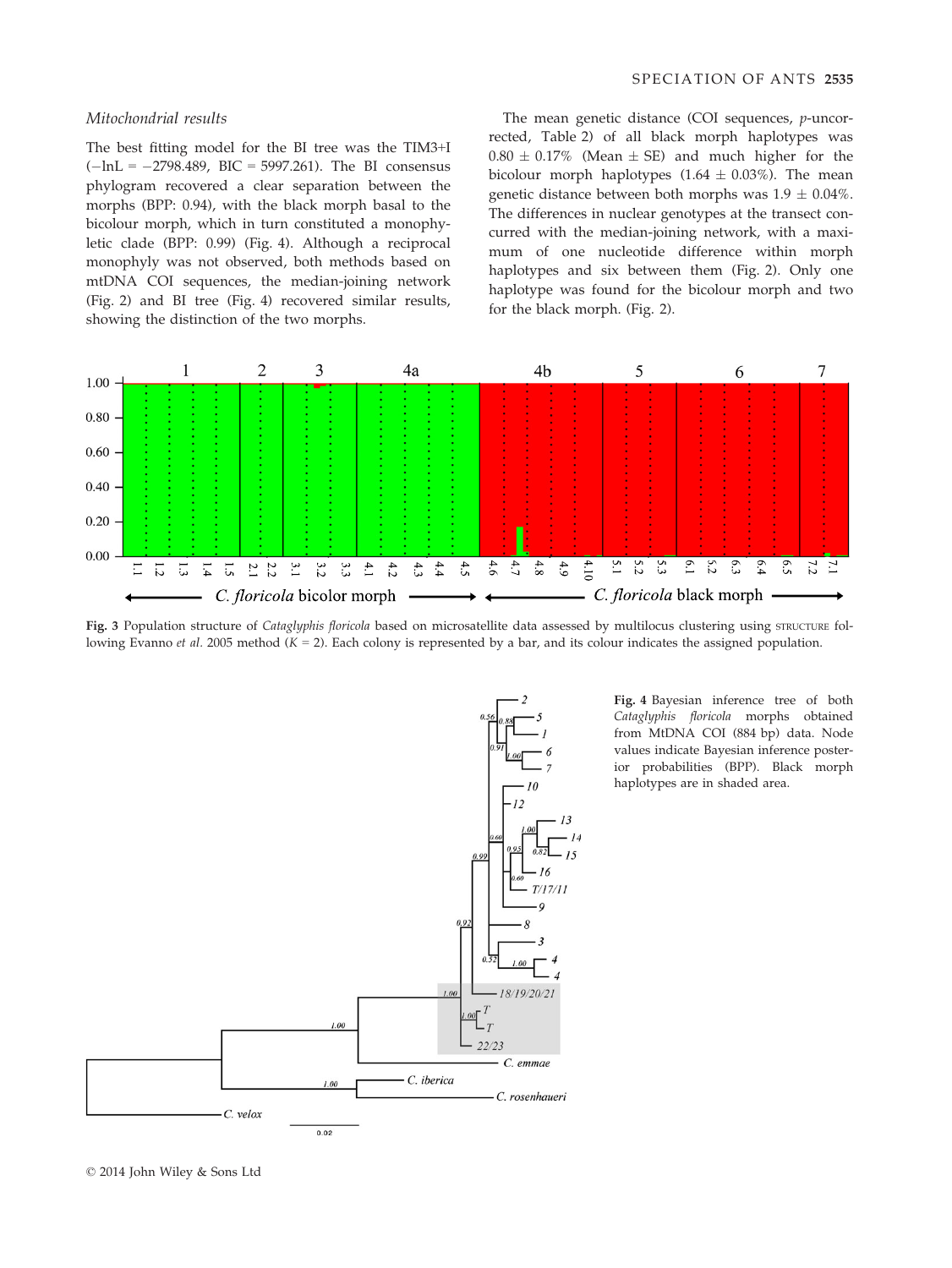# 2536 M. J. JOWERS ET AL

| Table 2 Nucleotide differences (above diagonal) and uncorrected p-distances (below diagonal) for each pairwise comparison of all |  |  |  |  |  |
|----------------------------------------------------------------------------------------------------------------------------------|--|--|--|--|--|
|----------------------------------------------------------------------------------------------------------------------------------|--|--|--|--|--|

|                | 24/T  | $18 - 21$ | т            | $22 - 23$ | 3     | 4     | $\overline{2}$ | 4                        | 5                        | 6     | 7     | 10     |
|----------------|-------|-----------|--------------|-----------|-------|-------|----------------|--------------------------|--------------------------|-------|-------|--------|
| 24/T           |       | 11        | $\mathbf{1}$ | 6         | 16    | 19    | 14             | 20                       | 16                       | 18    | 18    | 15     |
| $18 - 21$      | 0.012 |           | 10           | 9         | 18    | 16    | 14             | 17                       | 16                       | 16    | 18    | 15     |
| T              | 0.001 | 0.011     |              | 5         | 15    | 18    | 13             | 19                       | 15                       | 17    | 17    | 14     |
| $22 - 23$      | 0.007 | 0.011     | 0.006        |           | 13    | 17    | 12             | 17                       | 14                       | 15    | 16    | 13     |
| 3              | 0.018 | 0.020     | 0.017        | 0.015     |       | 18    | 14             | 17                       | 16                       | 16    | 18    | 15     |
| $\overline{4}$ | 0.021 | 0.018     | 0.020        | 0.020     | 0.020 |       | 17             | 5                        | 18                       | 18    | 18    | 18     |
| $\overline{2}$ | 0.016 | 0.016     | 0.015        | 0.014     | 0.016 | 0.020 |                | 17                       | 11                       | 12    | 13    | 11     |
| $\overline{4}$ | 0.023 | 0.019     | 0.022        | 0.020     | 0.019 | 0.006 | 0.020          | $\overline{\phantom{0}}$ | 19                       | 17    | 19    | 18     |
| 5              | 0.018 | 0.018     | 0.017        | 0.016     | 0.018 | 0.020 | 0.013          | 0.022                    | $\overline{\phantom{0}}$ | 12    | 12    | $12\,$ |
| 6              | 0.020 | 0.018     | 0.019        | 0.018     | 0.018 | 0.020 | 0.014          | 0.019                    | 0.014                    |       | 8     | 13     |
| 7              | 0.020 | 0.020     | 0.019        | 0.019     | 0.020 | 0.020 | 0.015          | 0.022                    | 0.014                    | 0.009 |       | 14     |
| 10             | 0.018 | 0.018     | 0.017        | 0.016     | 0.018 | 0.022 | 0.013          | 0.022                    | 0.014                    | 0.016 | 0.017 |        |
| 12             | 0.015 | 0.015     | 0.014        | 0.013     | 0.015 | 0.017 | 0.012          | 0.018                    | 0.012                    | 0.015 | 0.015 | 0.006  |
| 13             | 0.024 | 0.023     | 0.023        | 0.022     | 0.024 | 0.026 | 0.021          | 0.027                    | 0.022                    | 0.022 | 0.022 | 0.016  |
| 14             | 0.023 | 0.021     | 0.022        | 0.021     | 0.020 | 0.023 | 0.020          | 0.023                    | 0.021                    | 0.017 | 0.021 | 0.014  |
| 15             | 0.023 | 0.021     | 0.022        | 0.021     | 0.023 | 0.023 | 0.020          | 0.024                    | 0.021                    | 0.018 | 0.021 | 0.014  |
| 16             | 0.020 | 0.020     | 0.019        | 0.015     | 0.019 | 0.022 | 0.017          | 0.022                    | 0.018                    | 0.019 | 0.020 | 0.011  |
| 9              | 0.021 | 0.021     | 0.019        | 0.019     | 0.019 | 0.021 | 0.010          | 0.017                    | 0.019                    | 0.019 | 0.023 | 0.017  |
| 8              | 0.018 | 0.017     | 0.017        | 0.016     | 0.019 | 0.019 | 0.016          | 0.021                    | 0.015                    | 0.017 | 0.017 | 0.016  |
| 1              | 0.017 | 0.020     | 0.016        | 0.015     | 0.016 | 0.022 | 0.012          | 0.022                    | 0.010                    | 0.014 | 0.015 | 0.016  |
| T              | 0.018 | 0.018     | 0.017        | 0.016     | 0.018 | 0.020 | 0.015          | 0.022                    | 0.016                    | 0.018 | 0.018 | 0.010  |
| 17/T           | 0.020 | 0.020     | 0.019        | 0.019     | 0.020 | 0.023 | 0.017          | 0.024                    | 0.018                    | 0.020 | 0.020 | 0.012  |
| 11/T           | 0.019 | 0.019     | 0.018        | 0.018     | 0.019 | 0.021 | 0.016          | 0.023                    | 0.017                    | 0.019 | 0.019 | 0.011  |
| Cem            | 0.066 | 0.065     | 0.065        | 0.063     | 0.069 | 0.069 | 0.069          | 0.070                    | 0.070                    | 0.070 | 0.068 | 0.072  |
| Cib            | 0.101 | 0.103     | 0.100        | 0.102     | 0.101 | 0.108 | 0.106          | 0.107                    | 0.100                    | 0.108 | 0.107 | 0.110  |
| Cro            | 0.133 | 0.131     | 0.131        | 0.130     | 0.133 | 0.141 | 0.136          | 0.140                    | 0.129                    | 0.137 | 0.139 | 0.137  |
| Cve            | 0.124 | 0.124     | 0.126        | 0.125     | 0.120 | 0.129 | 0.129          | 0.130                    | 0.120                    | 0.124 | 0.126 | 0.130  |

The shaded area denotes the black morph. Cem, Cib, Cro and Cve are abbreviations for C. emmae, C. iberica, C. rosenhaueri and

The mitochondrial DNA median-joining network for all populations recovered 19 haplotypes for the bicolour morph and four for the black morph (Fig. 2). The mismatch distribution analyses suggested that the bicolour morph is at a demographic equilibrium (multimodal;  $P < 0.05$ ), while the black one appears at demographic expansion (unimodal;  $P < 0.01$ ), as inferred from their respective distribution of nucleotide mismatches between all haplotypes (Fig. 5A,B). Congruently, the BSP supported the recent expansion model in the black morph (i.e. recently diverged haplotypes), and more stable effective population size changes in the bicolour morph (i.e. populations at mutation–drift equilibrium) (Fig. 5C,D). A significant pattern of isolation by distance inferred from the COI data was detected among the bicolour populations ( $R = 0.38$ ,  $P = 0.006$ ).

#### Morphological results

The first two functions extracted from the linear discriminant analysis explained 75% and 17%, respectively, of the total variance of genitalia and biometry, clearly separating C. emmae, C. floricola bicolour and C. floricola black in three groups (Fig. 6A). The discriminant function was highly significant (Wilks' lambda = 0.006,  $F_{18,167} = 46.43$ ,  $P < 10^{-4}$ ). The variable that contributed the most to the separation among all was the subgenital plate width (Wilks' lambda =  $0.013$ ,  $F_{3,59} = 20.38$ ,  $P < 10^{-6}$ , Fig. S6, Supporting information). Males of C. floricola bicolour and black morphs found living in the same area in the DNP clustered apart, while males of the bicolour morph collected in two localities 70 km apart (DNP and Alc) clustered together.

# Chemical results

The cuticle of C. emmae and both C. floricola colour morphs was composed of a mixture of linear, monomethyl and dimethyl alkanes between 25 and 35 carbons (Table S2, Supporting information). One unsaturated CHC was encountered on both morphs of C. floricola (C31:1) but not on that of C. emmae. Six peaks included three mixtures of heavy C31, C33 and C35 dimethyl alkanes in C. emmae but not in C. floricola. Among C. floricola, both morphs had one unique peak that was absent on the other. Moreover, relative hydrocarbon quantities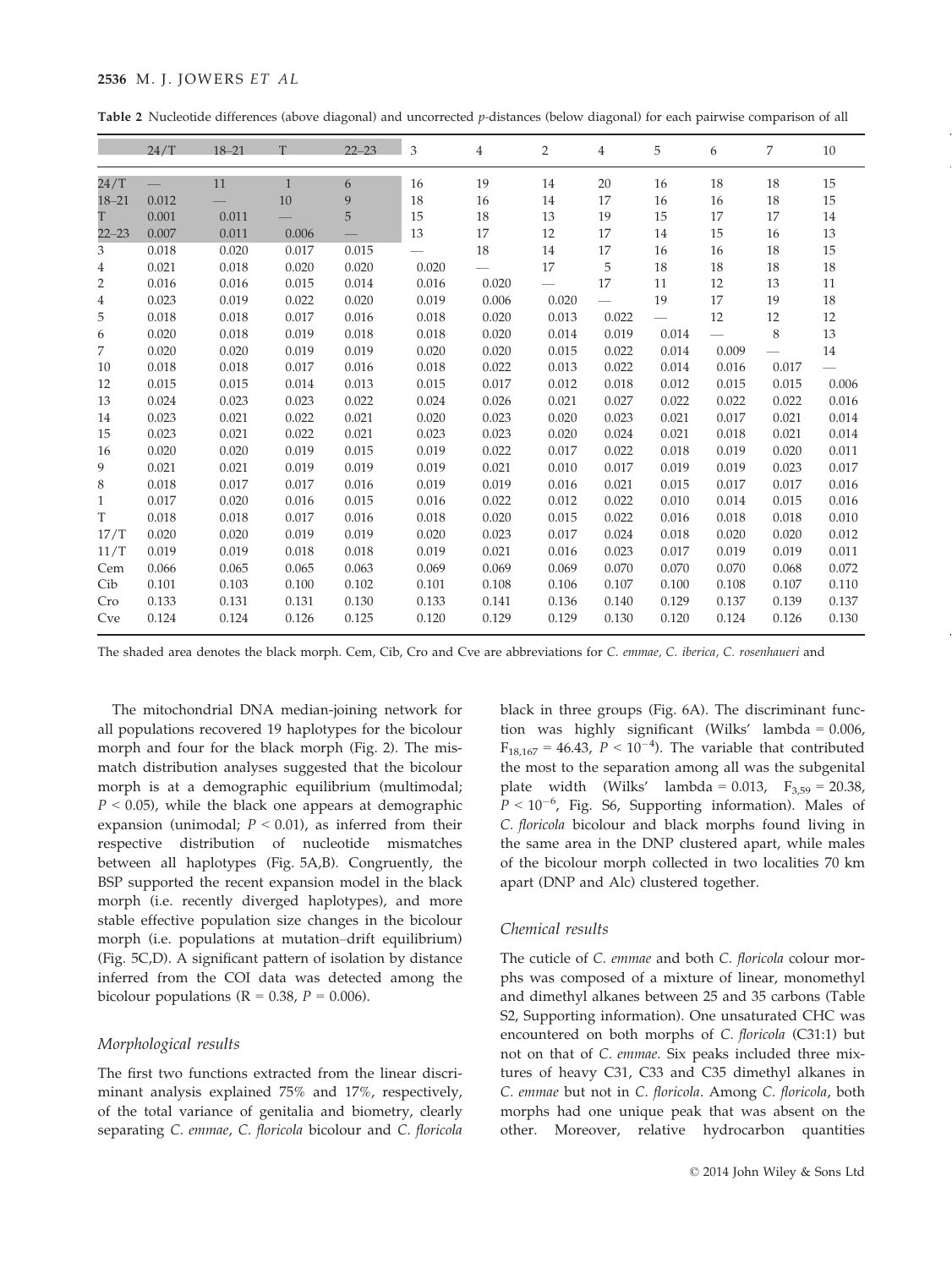Cataglyphis floricola haplotypes recovered

| 12    | 13                       | 14    | 15    | 16    | 9     | 8     | $\mathbf{1}$             | T                        | 17/T         | 11/T         | Cem                      | Cib                      | Cro   | Cve |
|-------|--------------------------|-------|-------|-------|-------|-------|--------------------------|--------------------------|--------------|--------------|--------------------------|--------------------------|-------|-----|
| 13    | 21                       | 20    | 20    | 17    | 10    | 16    | 15                       | 16                       | 18           | 17           | 58                       | 89                       | 93    | 87  |
| 13    | 20                       | 18    | 18    | 17    | 10    | 15    | 17                       | 16                       | 18           | 17           | 57                       | 91                       | 92    | 87  |
| 12    | 20                       | 19    | 19    | 16    | 9     | 15    | 14                       | 15                       | 17           | 16           | 57                       | 88                       | 92    | 88  |
| 11    | 19                       | 18    | 18    | 13    | 9     | 14    | 13                       | 14                       | 16           | 15           | 54                       | 87                       | 91    | 87  |
| 13    | 21                       | 17    | 20    | 16    | 9     | 17    | 14                       | 16                       | 18           | 17           | 60                       | 89                       | 93    | 84  |
| 15    | 23                       | 20    | 20    | 19    | 10    | 17    | 19                       | 18                       | 20           | 19           | 60                       | 95                       | 99    | 90  |
| 10    | 18                       | 17    | 17    | 14    | 5     | 14    | 10                       | 13                       | 15           | 14           | 59                       | 91                       | 95    | 90  |
| 16    | 24                       | 20    | 21    | 19    | 8     | 18    | 19                       | 19                       | 21           | 20           | 61                       | 94                       | 98    | 91  |
| 11    | 19                       | 18    | 18    | 15    | 9     | 13    | 9                        | 14                       | 16           | 15           | 61                       | 88                       | 90    | 84  |
| 13    | 19                       | 15    | 16    | 16    | 9     | 15    | 12                       | 16                       | 18           | 17           | 61                       | 95                       | 96    | 87  |
| 13    | 19                       | 18    | 18    | 17    | 11    | 15    | 13                       | 16                       | 18           | 17           | 59                       | 94                       | 97    | 88  |
| 5     | 13                       | 12    | 12    | 9     | 8     | 13    | 13                       | 8                        | 10           | 9            | 60                       | 92                       | 94    | 89  |
|       | 10                       | 9     | 9     | 6     | 4     | 10    | 12                       | 5                        | 7            | 6            | 59                       | 91                       | 94    | 86  |
| 0.011 | $\overline{\phantom{0}}$ | 9     | 7     | 8     | 9     | 16    | 18                       | 11                       | 13           | 12           | 62                       | 93                       | 97    | 89  |
| 0.010 | 0.010                    |       | 6     | 9     | 8     | 15    | 19                       | 12                       | 14           | 13           | 58                       | 92                       | 95    | 87  |
| 0.010 | 0.008                    | 0.007 |       | 9     | 7     | 15    | 17                       | 10                       | 12           | 11           | 59                       | 92                       | 96    | 87  |
| 0.007 | 0.009                    | 0.011 | 0.011 |       | 7     | 14    | 16                       | 7                        | 9            | 8            | 60                       | 89                       | 95    | 89  |
| 0.008 | 0.019                    | 0.017 | 0.015 | 0.014 |       | 11    | 8                        | 5                        | 5            | 5            | 39                       | 60                       | 73    | 69  |
| 0.011 | 0.018                    | 0.017 | 0.017 | 0.017 | 0.023 |       | 14                       | 13                       | 15           | 14           | 59                       | 91                       | 95    | 85  |
| 0.014 | 0.021                    | 0.022 | 0.020 | 0.019 | 0.017 | 0.016 | $\overline{\phantom{0}}$ | 15                       | 17           | 16           | 61                       | 92                       | 94    | 88  |
| 0.006 | 0.012                    | 0.014 | 0.011 | 0.008 | 0.010 | 0.015 | 0.017                    | $\overline{\phantom{0}}$ | $\mathbf{2}$ | $\mathbf{1}$ | 61                       | 92                       | 96    | 90  |
| 0.008 | 0.015                    | 0.016 | 0.014 | 0.011 | 0.010 | 0.017 | 0.020                    | 0.002                    |              | 1            | 63                       | 93                       | 97    | 91  |
| 0.007 | 0.014                    | 0.015 | 0.013 | 0.009 | 0.010 | 0.016 | 0.019                    | 0.001                    | 0.001        |              | 62                       | 92                       | 96    | 90  |
| 0.068 | 0.071                    | 0.068 | 0.068 | 0.071 | 0.081 | 0.068 | 0.071                    | 0.070                    | 0.072        | 0.071        | $\overline{\phantom{0}}$ | 89                       | 91    | 93  |
| 0.103 | 0.106                    | 0.107 | 0.106 | 0.105 | 0.124 | 0.104 | 0.107                    | 0.105                    | 0.106        | 0.105        | 0.102                    | $\overline{\phantom{0}}$ | 35    | 81  |
| 0.134 | 0.139                    | 0.136 | 0.138 | 0.136 | 0.151 | 0.136 | 0.134                    | 0.137                    | 0.139        | 0.137        | 0.130                    | 0.050                    |       | 90  |
| 0.123 | 0.127                    | 0.124 | 0.125 | 0.127 | 0.143 | 0.121 | 0.126                    | 0.129                    | 0.130        | 0.129        | 0.133                    | 0.116                    | 0.129 |     |
|       |                          |       |       |       |       |       |                          |                          |              |              |                          |                          |       |     |

C. velox respectively.

differed greatly between the bicolour and black morph. For instance, the dominant peak on the black morph was a mixture of various C30 monomethyl alkanes, while on the bicolour morph, it was a mixture of C31 monomethyl alkanes. The first two functions extracted from the linear discriminant analysis, which explained 45% and 42% of the total variance in cuticular profiles respectively, showed important differences between C. emmae and both C. floricola morphs (Fig. 6B). By contrast, among the bicolour morphs, samples collected at three localities between 30 and 70 km apart clustered together.

# Discussion

The use of an integrated approach based on chemical, morphological and genetic data shows that the two colour morphs of Cataglyphis floricola are two distinct species that have diverged very recently. The low number of shared alleles from the nuclear markers and  $F_{ST}$  values between species at the unique contact zone indicate considerable divergence and genetic isolation between them. Further evidence derives from male genital morphology and from qualitative differences of the CHC, which are in agreement with haplotypic differentiation. Based on this strong evidence, we conclude that the two morphs are in fact two different species. The low phylogenetic distance between the two new species suggests a very recent divergence when compared to other species within the genus (Knaden et al. 2012). Additionally, the mismatch distribution analysis of both species suggests that they are undergoing different demographic changes, with the bicolour and black species at demographic equilibrium and expansion, respectively. Hence, at first glance, these results are in line with an allopatric speciation scenario as we discuss below.

Although it is difficult to discern whether the observed haplotype diversity is the product of inherited polymorphism from the ancestral population or the result of mutations after speciation, the recent geological changes throughout the area where both species are established today suggest that their differentiation is likely the consequence of rapid divergence between populations through geographical isolation. Based on the assumption of an approximate divergence rate of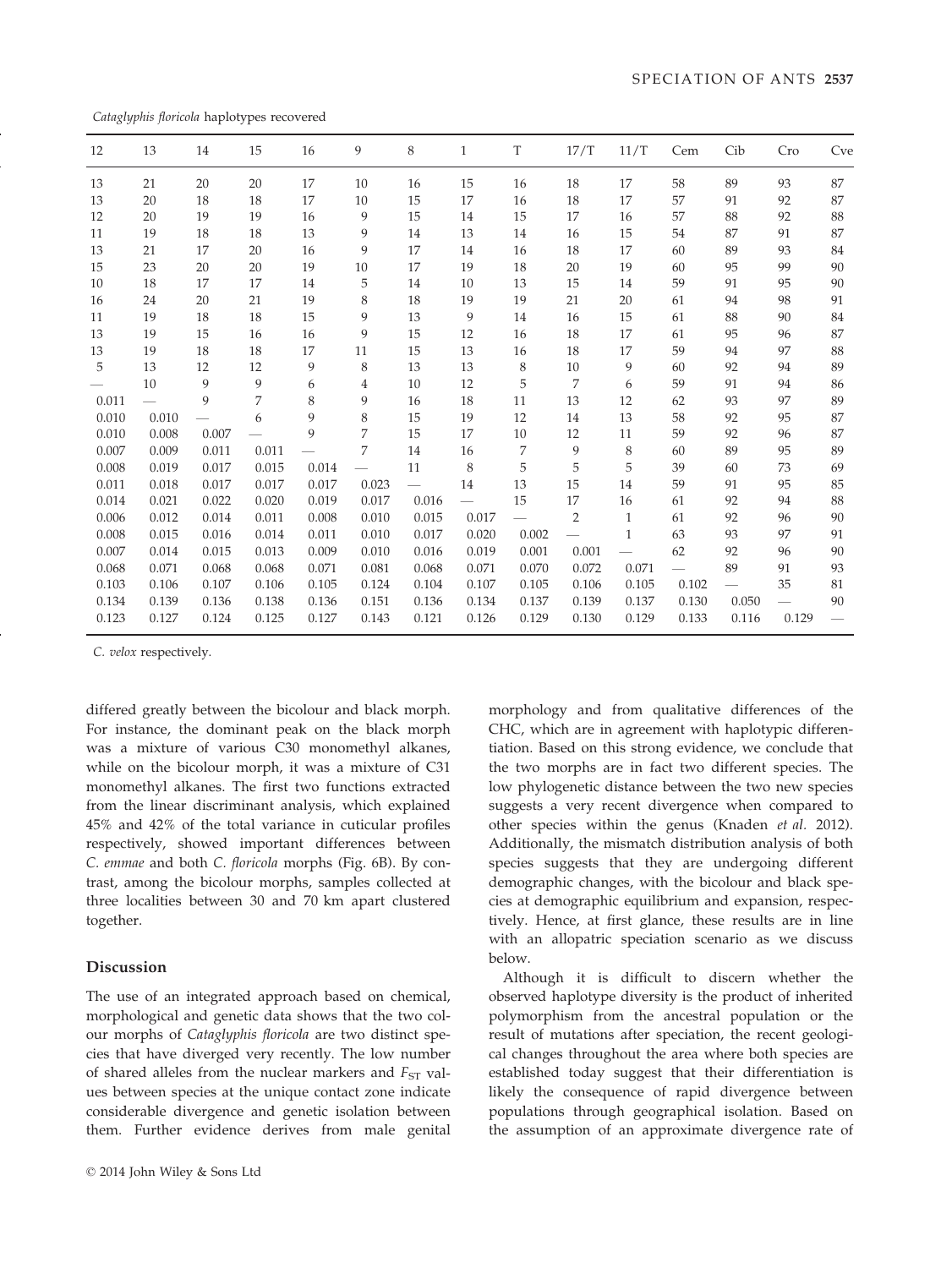

Fig. 5 Demographic expansion models for Cataglyphis floricola. Mismatch distribution analysis indicating the number of pairwise differences against their relative frequency for the black (A) and bicolour morphs (B). The observed distributions are compared for their goodness-of-fit to a distribution under a model of sudden expansion. Bayesian skyline plot showing the effective population size changes throughout time for the black (C) and bicolour morphs (D). The centre line indicates the median estimate; upper and lower limits (95% HPD) are indicated by grey lines.

2% per million years (Juan et al. 1995; Goropashnaya et al. 2004), both species could have diverged about 1 Ma, during the Pleistocene. The Guadalquivir estuary and surrounding areas experienced extensive geological transformations throughout that time (Zazo et al. 2005), which could have isolated part of the population, ultimately leading to allopatric speciation. Today's distribution and contact zone of both species at DNP (Figs 1 and S2, Supporting information) could be a consequence of an aridification process since the Holocene, associated with the development of the Doñana split (Rodríguez-Ramírez et al. 1996), where the progressive range expansion of both species has led to a secondary contact.

The species' distinct demographic history indicates that the bicolour species is at demographic equilibrium, suggesting that it has been established in the area for a long period of time and is not the consequence of a recent distribution shift or population expansion. In contrast, a population expansion pattern was observed in the black species, which may be a consequence of a

recent bottleneck and consecutive founder effect. If so, this may be the result of the last glacial maxima (Würm glacial), when the sea level around the gulf of Cadiz was between 20 and 30 m lower than present, implying that the coast has receded around 10 km since then (Dabrio et al. 2000; Zazo et al. 2005). Geological events and associated changes in species' genetic divergence are not uncommon in the Iberian Peninsula, which has been reported as a refugia for a number of species (Gómez & Lunt 2006). Thus, today's black species may represent a population that was once much larger and is currently under expansion. This notion is further supported by the genetic divergence found within both morph haplotypes (black 0.8% and bicolour: 1.6%), which also suggests contrasting evolutionary histories since isolation. Taken together, these results are in line with a scenario of ecological isolation leading to allopatric speciation. Therefore, it suggests that these species did not diverge by parapatric speciation, as today's current distribution would imply, with a secondary contact zone and no apparent hybridization. The rapid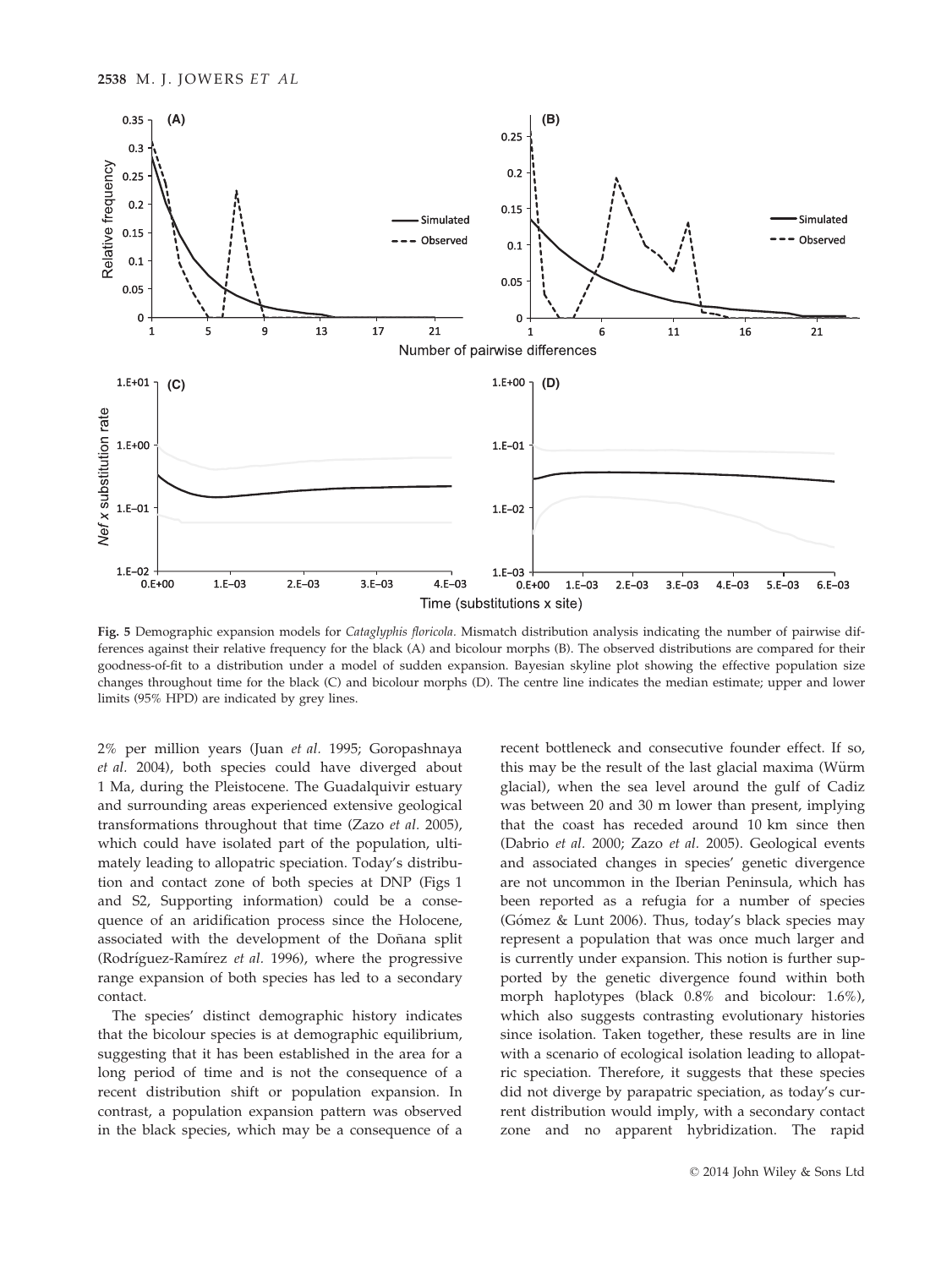

Fig. 6 Discriminant analyses of (A) six biometric measurements of male mating genitalia of Cataglyphis floricola (black morph from DNP  $n = 23$ , bicolour morph from DNP  $n = 15$ , bicolour morph from Alc  $n = 15$ ) and C. emmae ( $n = 15$ ) male mating genitalia and (B) 27 cuticular hydrocarbons of C. floricola (black morph from DNP  $n = 7$ , bicolour morph from DNP  $n = 4$ , bicolour morph from Alc = 5, bicolour morph from Utr = 6), and C. emmae from Amerzgane ( $n = 4$ ). DNP, Doñana National Park; Alc, Alcalá de Guadaíra; Utr, Utrera; Amerzgane, Morocco.

divergence between the species indicates a very rapid evolution of genitalia for which sexual selection is thought to be a primary cause (Hosken & Stockley 2004). Furthermore, in geographically isolated populations, sexual selection may initiate independent episodes of male–female co-evolution, resulting in divergence of both the male trait and female preference (Lande 1981). In addition, reproductive isolation may also evolve via genetic drift in allopatry. When populations experience geographical isolation, genetic drift may change the evolutionary trajectory of sexual traits between the populations (Althoff et al. 2014). Finally, small isolated populations are more sensitive to the negative effects of genetic drift (i.e. gene loss, accumulation of mutations), which may contribute to increase the pace of speciation (Turelli et al. 2001).

Cataglyphis floricola's dispersal mode (colony fission) could have played an important role in reproductive isolation between the species. As mentioned above, females are philopatric and disperse over short distances (about seven metres), while males are able to fly over longer distances. This colony-founding strategy results in high population structure, slow population expansion, high population viscosity, restricted maternal gene flow and high genetic divergence at a large regional scale (Peeters & Ito 2001). In allopatric speciation, these factors could have had some effect, in conjunction with a geographical barrier, on the speed at which reproductive isolation was achieved. The effect of such a barrier can be inferred from the congruence in both mitochondrial and nuclear markers in differentiating the species, which reflects historical patterns of isolation as well as a lack of contemporary gene flow. The species' range overlap should allow for potential mating encounters, but ecological isolation through habitat or temporal isolation is likely to have prevented successful mating (i.e. prezygotic isolation). Moreover, male-biased gene flow suggests that the evolution of male copulatory structures could have been key for the reproductive isolation of both species. Thus, isolation could have allowed for local selective pressures to act on traits under sexual selection (Peeters & Ito 2001) and for the fixation of different alleles through allopatry and restricted local mating. Moreover, possible differences in female pheromone sensory drive may have accentuated mating preferences with local males, maintaining the level of reproductive isolation between species (Boughman 2002).

CHCs serve many functions in ants, from protection against desiccation to communication among nestmates and non-nestmates (Martin & Drijfhout 2009). Van Oystaeyen et al. (2014) recently proposed that their ancestral function is communication between females and males (i.e. in the context of mate choice). Although this hypothesis has not been thoroughly investigated, it is supported by the fact that CHCs serve as sexual pheromones in flies (Ferveur 2005) and solitary wasps (Böröczky et al. 2009). Communication among sexual partners and sexual selection are known as important drivers of speciation by reinforcement (selection against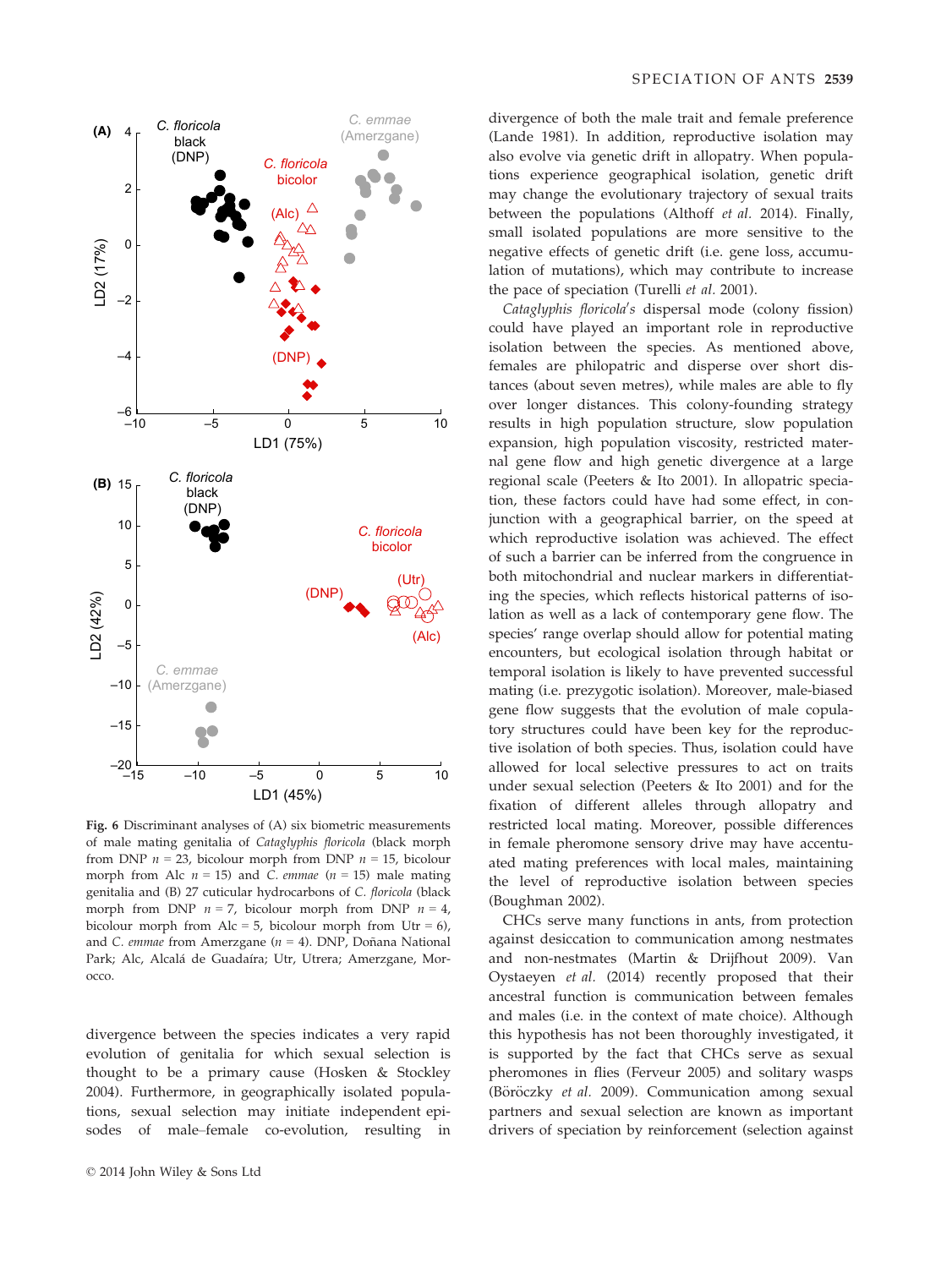deleterious hybridization; Ritchie 2007). We therefore propose that selection acting on the recognition system of males and females of C. floricola may have had consequences on the species-specific hydrocarbon profile that is produced by both sexuals and workers.

Sexual selection can be influenced by environmental change, incrementally increasing divergence among isolated populations and ultimately leading to speciation (Uy & Borgia 2000). Thus, it is worth stating that some phenetic differences such as the colour of both species may be an indication of a cryptic adaptation to microenvironmental differences (e.g. temperature, solar radiation) within preferred habitats. In line with this notion, Keller & Seehausen (2012) recently reviewed the role of divergent selection through thermal exposure due to habitat adaptation, concluding that most initial divergence was likely the result of allopatric speciation and stable coexistence on secondary contact zones. In the case of our study species, this notion warrants further investigation.

# Conservation implications

Our intensive survey throughout most of western Andalucía revealed that the C. floricola populations east of the Guadalquivir River are small and threatened by agricultural and urban expansions at this margin of the river. These populations have distinct divergent mitochondrial haplotypes and represent unique evolutionary lineages, which deserve a proper conservation management programme. In contrast to the bicolour species, the black species is mostly found in two protected areas, the Doñana Natural Park and Doñana National Park. Nevertheless, because the standard of the natural park conservation is less stringent than that of the national park. Therefore, it should be especially monitored so that specific conservation programmes will guarantee the stability of the populations of both species. The present study brings together all the necessary evidence to rigorously establish the occurrence of two distinct species with the black species having probably the smallest known distribution range of all known Cataglyphis. Adequate conservation measures would benefit from a proper taxonomic description. Thus, this protected environment and this endemic species offer a rare and unique model in Cataglyphis to study the processes involved in speciation.

## Acknowledgements

We are grateful to Ana Carvajal for DNA extractions and assistance in the field. We thank David Aragonés, Isabel Afán and Rubén Solís (LAST-EBD) for their assistance with GIS analyses and to Prof. Alberto Tinaut for comments during the FA thesis

committee and also Dr. Antonio Rodríguez-Ramírez for his help with the geology of the area. Cristina Vaquero, from the Electron Microscopy Service of the University of Seville, helped us with the electron photographs. We thank the comments of subject editor Prof. Sean Schoville and five anonymous reviewers, who allowed us to improve the manuscript. This work was funded by grants CGL2009-12472 and CGL2009-09690 MONTES from the Spanish Ministerio de Ciencia e Innovación and FEDER (European Regional Development Fund) and CGL2012-36181 from the Spanish Ministerio de Economía y Competitividad and FEDER. All experiments comply with current Spanish legislation.

#### References

- Abramoff MD, Magalhaes PJ, Ram SJ (2004) Image processing with ImageJ. Biophotonics International, 11, 36-42.
- Agosti D (1990) Review and reclassification of Cataglyphis (Hymenoptera, Formicidae). Journal of Natural History, 24, 1457–1505.
- Althoff DM, Segraves KA, Johnson MTJ (2014) Testing for coevolutionary diversification: linking pattern with process. Trends in Ecology & Evolution, 29, 82–89.
- Amor F, Ortega P, Jowers MJ et al. (2011) The evolution of worker–queen polymorphism in Cataglyphis ants: interplay between individual and colony-level selections. Behavioral Ecology and Sociobiology, 65, 1473–1482.
- Bandelt HJ, Forster P, Röhl A (1999) Median-joining networks for inferring intraspecific phylogenies. Molecular Biology and Evolution, 16, 37–48.
- Böröczky K, Crook DJ, Jones TH et al. (2009) Monoalkenes as contact sex pheromones components of the woodwasp Sirex noctilio. Journal of Chemical Ecology, 35, 1202–1211.
- Bos N, Dreier S, Jørgensen CG, Nielsen J, Guerrieri FJ, d'Ettorre P (2012) Learning and perceptual similarity among cuticular hydrocarbons in ants. Journal of Insect Physiology, 58, 138–146.
- Boudinot BE (2013) The male genitalia of ants: musculature, homology, and functional morphology (Hymenoptera, Aculeata, Formicidae). Journal of Hymenoptera Research, 30, 29–49.
- Boughman JW (2002) How sensory drive can promote speciation. Trends in Ecology and Evolution, 17, 571–577.
- Bradshaw HD Jr, Schemske DW (2003) Allele substitution at a flower color locus produces a pollinator shift in monkeyflowers. Nature, 426, 176–178.
- Dabrio CJ, Zazo C, Godoy JL et al. (2000) Depositional history of estuarine infill during the last postglacial transgression (Gulf of Cadiz, Southern Spain). Marine Geology, 164, 381– 404.
- Dahbi A, Lenoir A, Tinaut A, Taghizadeh T, Francke W, Hefetz A (1996) Chemistry of the postpharyngeal gland secretion and its implication for the phylogeny of Iberian Cataglyphis species (Hymenoptera: Formicidae). Chemoecology, 7, 163-171.
- Dani FR, Jones GR, Corsi S, Beard R, Pradella D, Turillazzi S (2005) Nestmate recognition cues in the honey bee: differential importance of cuticular alkanes and alkenes. Chemical Senses, 30, 477–489.
- Drummond AJ, Suchard MA, Xie D, Rambaut A (2012) Bayesian phylogenetics with BEAUti and the BEAST 1.7. Molecular Biology and Evolution, 29, 1969–1973.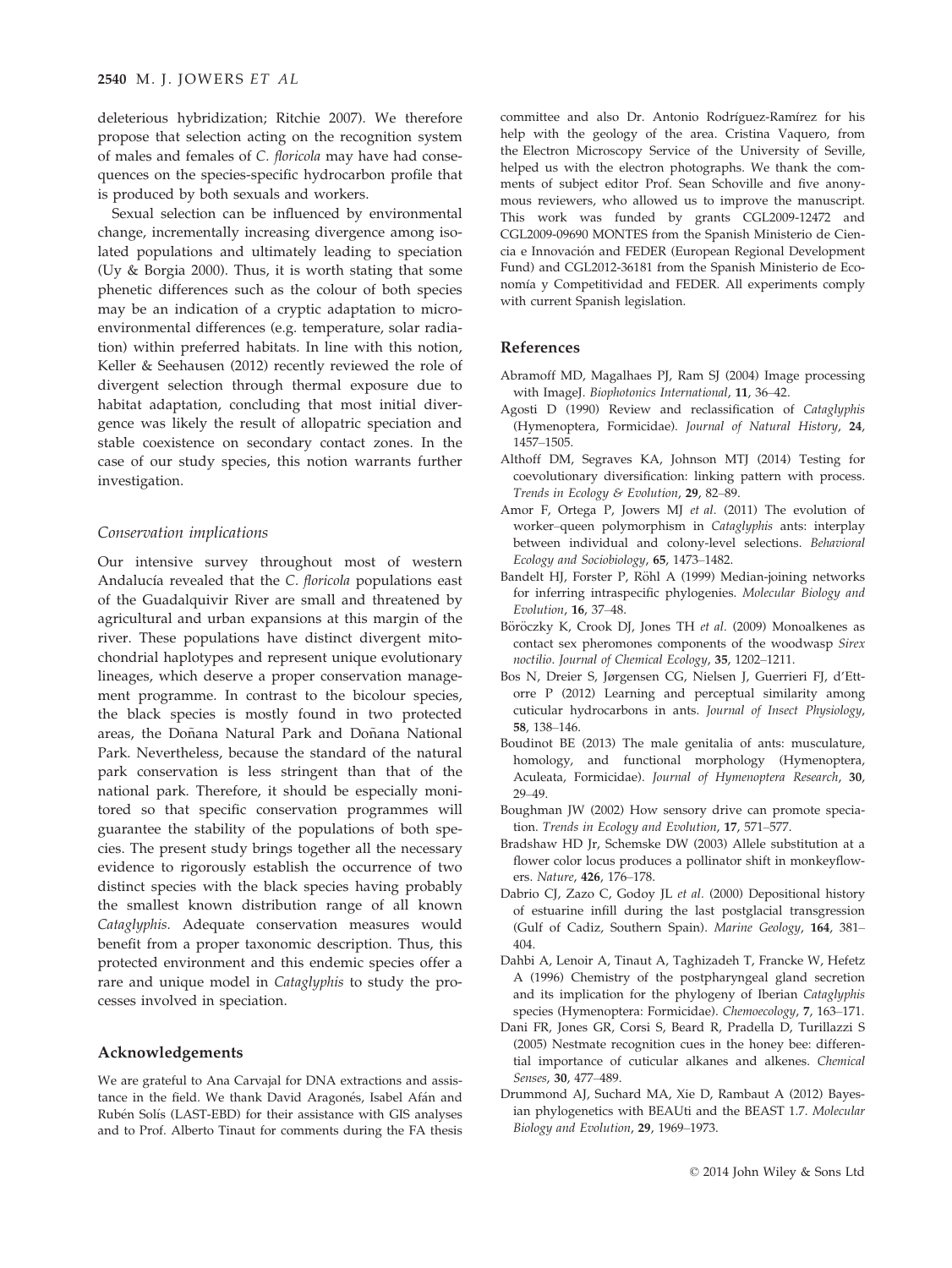- Earl DA (2011) Structure Harvester v0.6.7. Available at http:// users.soe.ucsc.edu/~dearl/software/structureHarvester.
- Endler JA (1977) Geographic Variation, Speciation and Clines. Princeton University Press, Princeton, New Jersey. 262 p.
- Evanno G, Regnaut S, Goudet J (2005) Detecting the number of clusters of individuals using the software STRUCTURE: a simulation study. Molecular Ecology, 14, 2611–2620.
- Excoffier L, Lischer HEL (2010) Arlequin suite ver 3.5: a new series of programs to perform population genetics analyses under Linux and Windows. Molecular Ecology Resources, 10, 564–567.
- Ferveur JF (2005) Cuticular hydrocarbons: their evolution and roles in Drosophila pheromonal communication. Behavior Genetics, 33, 279–295.
- Folmer O, Black M, Hoeh W, Lutz R, Vrijenhoek R (1994) DNA primers for amplification of mitochondrial cytochrome c oxidase subunit I from diverse metazoan invertebrates. Molecular Marine Biology and Biotechnology, 3, 294–299.
- Galtier N, Depaulis F, Barton N (2000) Detecting bottlenecks and selective sweeps from DNA sequence polymorphism. Genetics, 155, 981–987.
- Gómez A, Lunt DH (2006) Refugia within refugia: Patterns of phylogeographic concordance in the iberian peninsula. In: Phylogeography of southern european refugia: Evolutionary perspectives on the origins and conservation of european biodiversity (eds Weiss S, Ferrand N), pp. 155–188. Springer, Dordrecht, The Netherlands.
- Goropashnaya AV, Fedorov VB, Pamilo P (2004) Recent speciation in the Formica rufa group ants (Hymenoptera, Formicidae): inference from mitochondrial DNA phylogeny. Molecular Phylogentics and Evolution, 32, 198–206.
- Goudet J (1995) FSTAT (version 1.2). A computer program to calculate F-statistics. Journal of Heredity, 86, 385–386.
- Gouy M, Guindon S, Gascuel O (2010) SeaView version 4. A multiplatform graphical user interface for sequence alignment and phylogenetic tree building. Molecular Biology and Evolution, 27, 221–224.
- Gray SM, McKinnon JS (2007) Linking color polymorphism maintenance and speciation. Trends in Ecology & Evolution, 22, 71–79.
- Guerrieri FJ, Nehring V, Jørgensen CG, Nielsen J, Galizia CG, d'Ettorre P (2009) Ants recognize foes and not friends. Proceedings of the Royal Society B: Biological Sciences, 276, 2461– 2468.
- Harpending H, Batzer M, Gurven M, Jorde L, Rogers A, Sherry S (1998) Genetic traces of ancient demography. Proceedings of the National Academy of Sciences of the United States of America, 95, 1961–1967.
- Hosken DJ, Stockley P (2004) Sexual selection and genital evolution. Trends in Ecology and Evolution, 19, 87–93.
- Juan C, Oromi P, Hewitt GM (1995) Mitochondrial DNA phylogeny and sequential colonization of Canary Islands by darkling beetles of the genus Pimelia (Tenebrionidae). Proceedings of the Royal Society of London, Series B, 261, 173–180.
- Keller I, Seehausen O (2012) Thermal adaptation and ecological speciation. Molecular Ecology, 21, 785-799.
- Kimura M, Ohta T (1971) Protein polymorphism as a phase of molecular evolution. Nature, 229, 467–469.
- Knaden M, Tinaut A, Stökl J, Cerdá X, Wehner R (2012) Molecular phylogeny of the desert ant genus Cataglyphis

(Hymenoptera: Formicidae). Myrmecological News, 16, 123–132.

- Lande R (1981) Models of speciation by sexual selection on polygenic traits. Proceedings of the National Academy of Sciences of the United States of America, 78, 3721–3725.
- Larkin MA, Blackshields G, Brown NP et al. (2007) Clustal W and Clustal X version 2.0. Bioinformatics, 23, 2947–2948.
- Librado P, Rozas J (2009) DnaSP v5: a software for comprehensive analysis of DNA polymorphism data. Bioinformatics, 25, 1451–1452.
- Martin S, Drijfhout F (2009) A review of ant cuticular hydrocarbons. Journal of Chemical Ecology, 35, 1151–1161.
- Nosil P, Egan SP, Funk DJ (2008) Heterogeneous genomic differentiation between walking-stick ecotypes: 'isolation by adaptation' and multiple roles for divergent selection. Evolution, **62**, 316–336.
- Pearcy M, Aron S, Doums C, Keller L (2004) Conditional use of sex parthenogenesis for worker and queen production in ants. Science, 306, 1780–1783.
- Peeters C, Ito F (2001) Colony dispersal and the evolution of queen morphology in social Hymenoptera. Annual Review of Entomology, 46, 601–630.
- Posada D (2008) jModelTest: phylogenetic model averaging. Molecular Biology and Evolution, 25, 1253–1256.
- Pritchard KJ, Stephens M, Donnelly P (2000) Inference of population structure using multilocus genotype data. Genetics, 155, 945–959.
- de Queiroz K (2007) Species concept and species delimitation. Systematic Biology, 56, 879–886.
- Raymond M, Rousset F (1995) Genepop (version 1.2), population genetics software for exact tests and ecumenicism. Journal of Heredity, 86, 248–249.
- Rice WR, Hostert EE (1993) Laboratory experiments on speciation: what have we learned in 40 years? Evolution, 47, 1637–1653.
- Ritchie MG (2007) Sexual selection and speciation. Annual Review of Ecology and Systematics, 38, 79–102.
- Rodríguez-Ramírez A, Rodríguez-Vidal J, Cáceres L et al. (1996) Recent coastal evolution of Donana National Park (SW ~ Spain). Quaternary Science Reviews, 15, 803–809.
- Rogers A, Harpending H (1992) Population growth makes waves in the distribution of pairwise genetic differences. Molecular Biology and Evolution, 9, 552–569.
- Ronquist F, Huelsenbeck JP (2003) Mrbayes 3: Bayesian phylogenetic inference under mixed models. Bioinformatics, 19, 1572–1574.
- Rundle HD, Nosil P (2005) Ecological speciation. Ecology Letters, 8, 336–352.
- Schluter D (2009) Evidence for ecological speciation and its alternative. Science, 323, 737–741.
- Seifert B (2009) Cryptic species in ants (Hymenoptera: Formicidae) revisited: we need a change in alpha-taxonomic approach. Myrmecological News, 12, 149–166.
- Slatkin M (1993) Isolation by distance in equilibrium and nonequilibrium populations. Evolution, 47, 264–279.
- Tamura K, Peterson D, Peterson N, Stecher G, Nei M, Kumar S (2011) MEGA5: molecular evolutionary genetics analysis using maximum likelihood, evolutionary distance, and maximum parsimony methods. Molecular Biology and Evolution, 28, 2731–2739.